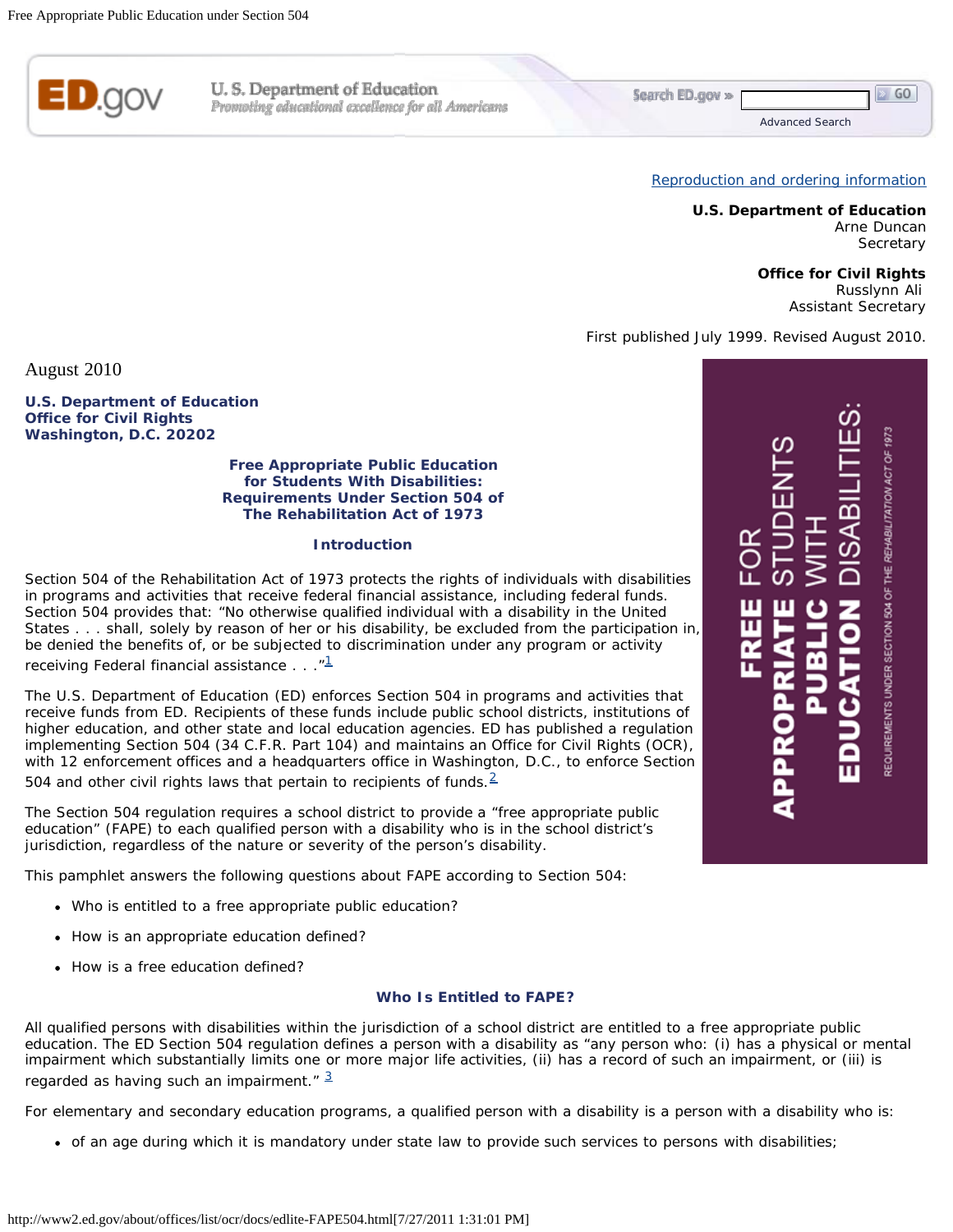of an age during which persons without disabilities are provided such services; or

entitled to receive a free appropriate public education under the *Individuals with Disabilities Education Act* (*IDEA*). (*IDEA* is discussed later in the pamphlet.)

In general, all school-age children who are individuals with disabilities as defined by Section 504 and *IDEA* are entitled to FAPE.

### *How Is an Appropriate Education Defined?*

An appropriate education may comprise education in regular classes, education in regular classes with the use of related aids and services, or special education and related services in separate classrooms for all or portions of the school day. Special education may include specially designed instruction in classrooms, at home, or in private or public institutions, and may be accompanied by related services such as speech therapy, occupational and physical therapy, psychological counseling, and medical diagnostic services necessary to the child's education.

An appropriate education will include:

- education services designed to meet the individual education needs of students with disabilities as adequately as the needs of nondisabled students are met;
- the education of each student with a disability with nondisabled students, to the maximum extent appropriate to the needs of the student with a disability;
- evaluation and placement procedures established to guard against misclassification or inappropriate placement of students, and a periodic reevaluation of students who have been provided special education or related services; and
- establishment of due process procedures that enable parents and guardians to:
	- o receive required notices;
	- review their child's records; and
	- challenge identification, evaluation and placement decisions.

Due process procedures must also provide for an impartial hearing with the opportunity for participation by parents and representation by counsel, and a review procedure.

### *Education Services Must Meet Individual Needs*

To be appropriate, education programs for students with disabilities must be designed to meet their individual needs to the same extent that the needs of nondisabled students are met. An appropriate education may include regular or special education and related aids and services to accommodate the unique needs of individuals with disabilities.

One way to ensure that programs meet individual needs is through the development of an individualized education program (IEP) for each student with a disability. IEPs are required for students participating in the special education programs of recipients of funding under the *IDEA*.

The quality of education services provided to students with disabilities must equal the quality of services provided to nondisabled students. Teachers of students with disabilities must be trained in the instruction of individuals with disabilities. Facilities must be comparable, and appropriate materials and equipment must be available.

Students with disabilities may not be excluded from participating in nonacademic services and extracurricular activities on the basis of disability. Persons with disabilities must be provided an opportunity to participate in nonacademic services that is equal to that provided to persons without disabilities. These services may include physical education and recreational athletics, transportation, health services, recreational activities, special interest groups or clubs sponsored by the school, and referrals to agencies that provide assistance to persons with disabilities and employment of students.

### *Students With Disabilities Must Be Educated With Nondisabled Students*

Students with disabilities and students without disabilities must be placed in the same setting, to the maximum extent appropriate to the education needs of the students with disabilities. A recipient of ED funds must place a person with a disability in the regular education environment, unless it is demonstrated by the recipient that the student's needs cannot be met satisfactorily with the use of supplementary aids and services. Students with disabilities must participate with nondisabled students in both academic and nonacademic services, including meals, recess, and physical education, to the maximum extent appropriate to their individual needs.

As necessary, specific related aids and services must be provided for students with disabilities to ensure an appropriate education setting. Supplementary aids may include interpreters for students who are deaf, readers for students who are blind, and door-to-door transportation for students with mobility impairments.

A recipient of ED funds that places an individual with disabilities in another school is responsible for taking into account the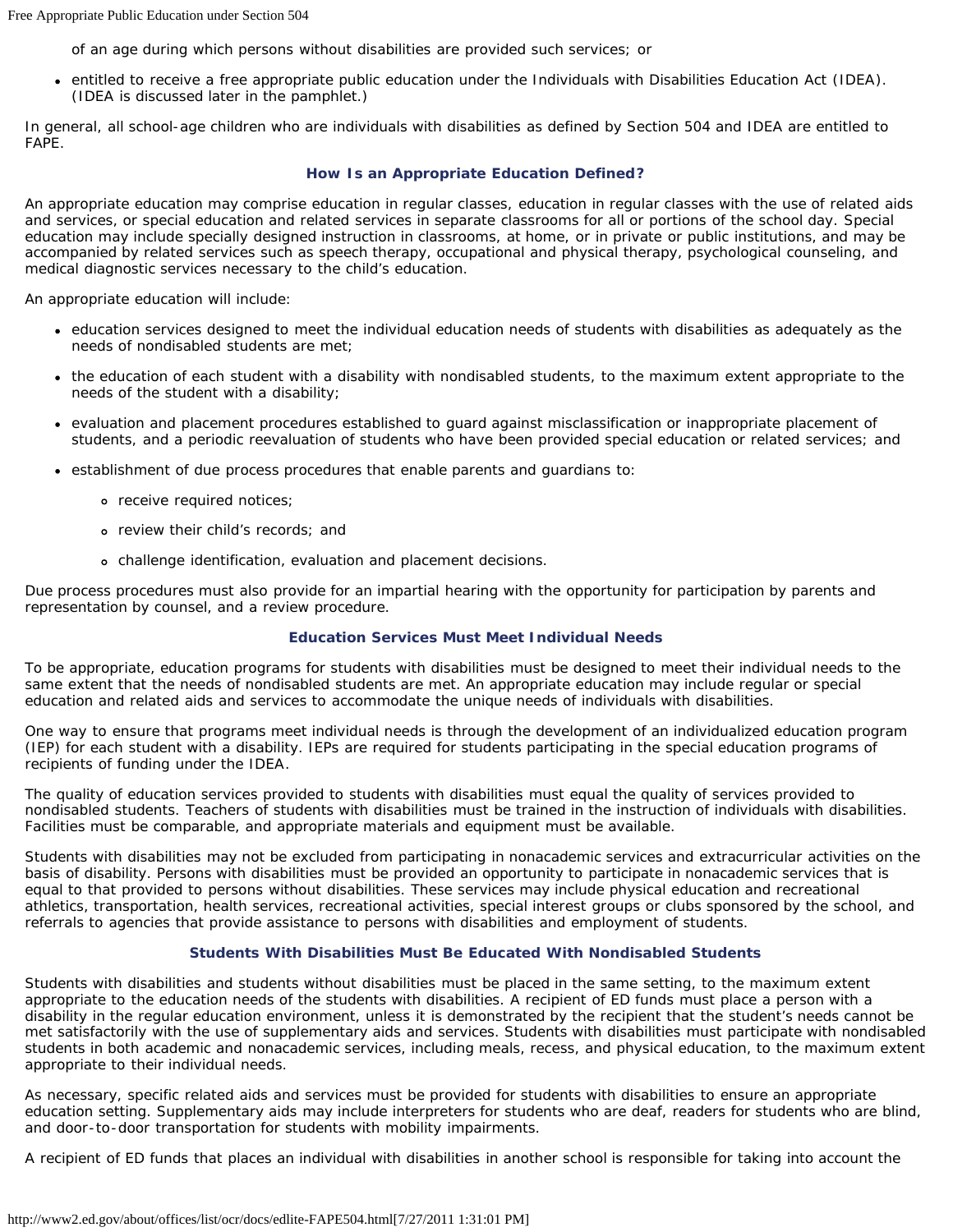proximity of the other school to the student's home. If a recipient operates a facility for persons with disabilities, the facility and associated activities must be comparable to other facilities, services, and activities of the recipient.

### *Evaluation and Placement Decisions Must Be Made in Accord With Appropriate Procedures*

Failure to provide persons with disabilities with an appropriate education frequently occurs as a result of misclassification and inappropriate placement. It is illegal to base individual placement decisions on presumptions and stereotypes regarding persons with disabilities or on classes of such persons. For example, it would be a violation of the law for a recipient to adopt a policy that every student who is hearing impaired, regardless of the severity of the child's disability, must be placed in a state school for the deaf.

Section 504 requires the use of evaluation and placement procedures that ensure that children are not misclassified, unnecessarily labeled as having a disability, or incorrectly placed, based on inappropriate selection, administration, or interpretation of evaluation materials.

A school district must conduct or arrange for an individual evaluation at no cost to the parents before any action is taken with respect to the initial placement of a child who has a disability, or before any significant change in that placement.

Recipients of ED funds must establish standards and procedures for initial and continuing evaluations and placement decisions regarding persons who, because of a disability, need or are believed to need special education or related services.

These procedures must ensure that tests and other evaluation materials:

- have been validated for the specific purpose for which they are used, and are administered by trained personnel in conformance with the instructions provided by their producer;
- are tailored to assess specific areas of education need and are not designed merely to provide a single general intelligence quotient; and
- are selected and administered so as best to ensure that, when a test is administered to a student with impaired sensory, manual, or speaking skills, the test results accurately reflect the student's aptitude or achievement level or whatever other factor the test purports to measure, rather than reflecting the student's impaired sensory, manual, or speaking skills (except where those skills are the factors that the test purports to measure).

Recipients must draw upon a variety of sources in the evaluation and placement process so that the possibility of error is minimized. All significant factors related to the learning process must be considered.

These sources and factors include, for example, aptitude and achievement tests, teacher recommendations, physical condition, social and cultural background, and adaptive behavior. "Adaptive behavior is the effectiveness with which the individual meets the standards of personal independence and social responsibility expected of his or her age and cultural group." (See Appendix A to 34 CFR Part 104, Evaluation and Placement.)

Information from all sources must be documented and considered by a group of knowledgeable persons, and procedures must ensure that the student is placed with nondisabled students to the greatest extent appropriate.

Periodic reevaluation is required. This may be conducted in accordance with the *IDEA* regulation, which requires reevaluation at three-year intervals (unless the parent and school district agree reevaluation is unnecessary) or more frequently if conditions warrant, or if the child's parent or teacher requests a reevaluation.

# *Recipients Must Have Due Process Procedures for the Review of Identification, Evaluation, and Placement Decisions*

Public elementary and secondary schools must employ procedural safeguards regarding the identification, evaluation, or educational placement of persons who, because of disability, need or are believed to need special instruction or related services.

Parents must be told about these procedures. In addition, parents or guardians must be notified of any evaluation or placement actions, and must be allowed to examine the student's records. The due process procedures must allow the parents or guardians of students in elementary and secondary schools to challenge evaluation and placement procedures and decisions.

If parents or guardians disagree with the school's decisions, they must be afforded an impartial hearing, with an opportunity for their participation and for representation by counsel. A review procedure also must be available to parents or guardians who disagree with the hearing decision.

# *How Is A Free Education Defined?*

Recipients operating federally funded programs must provide education and related services free of charge to students with disabilities and their parents or guardians. Provision of a free education is the provision of education and related services without cost to the person with a disability or his or her parents or guardians, except for fees equally imposed on nondisabled persons or their parents or guardians.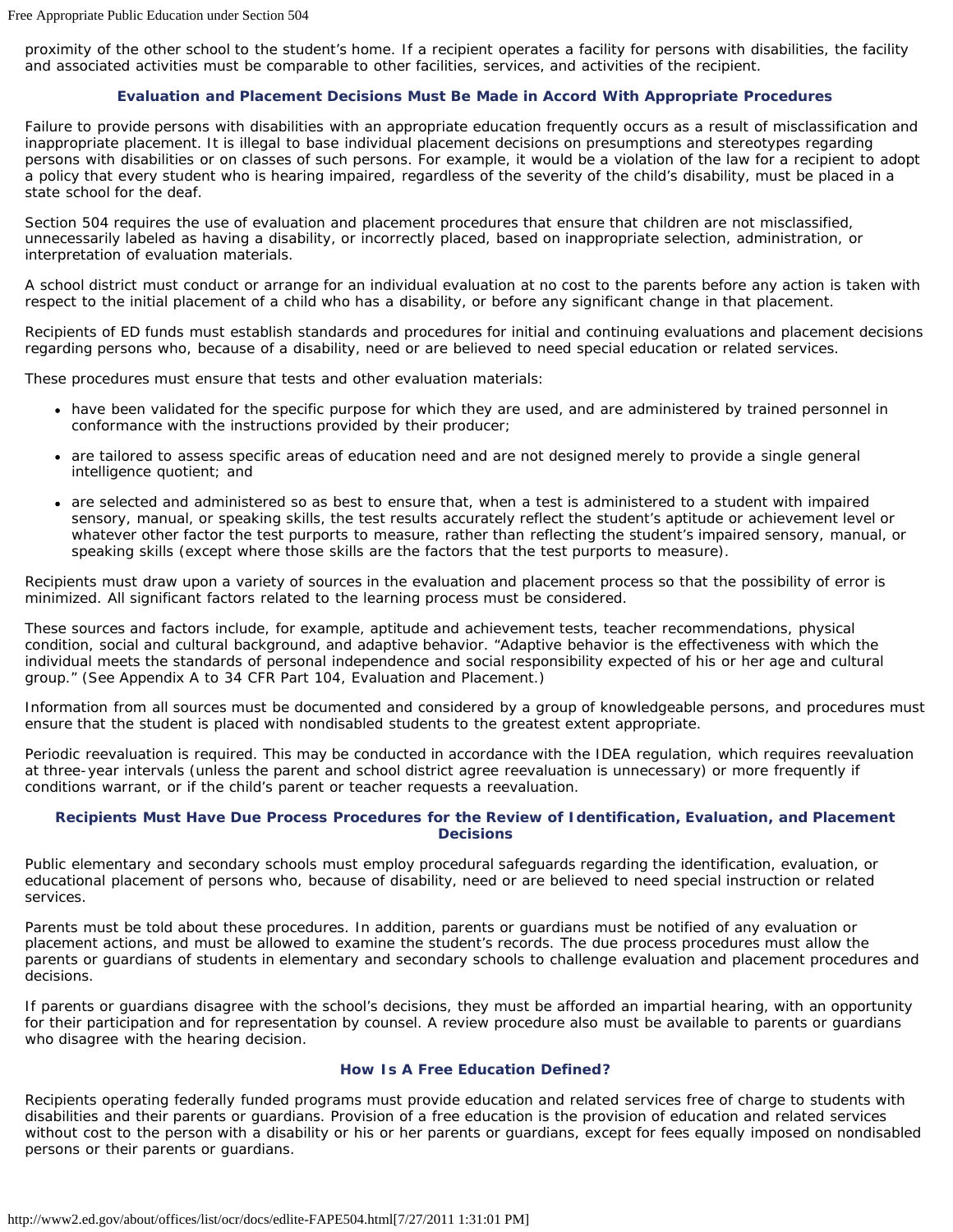Free Appropriate Public Education under Section 504

If a recipient is unable to provide a free appropriate public education itself, the recipient may place a person with a disability in, or refer such person to, a program other than the one it operates.

However, the recipient remains responsible for ensuring that the education offered is an appropriate education, as defined in the law, and for coverage of financial obligations associated with the placement.

<span id="page-3-3"></span>The cost of the program may include tuition and other related services, such as room and board, psychological and medical services necessary for diagnostic and evaluative purposes, and adequate transportation. Funds available from any public or private source, including insurers, $4$  may be used by the recipient to meet the requirements of FAPE.

If a student is placed in a private school because a school district cannot provide an appropriate program, the financial obligations for this placement are the responsibility of the school district. However, if a school district makes available a free appropriate public education and the student's parents or guardian choose to place the child in a private school, the school district is not required to pay for the student's education in the private school. If a recipient school district places a student with a disability in a program that requires the student to be away from home, the recipient is responsible for the cost of room and board and nonmedical care.

To meet the requirements of FAPE, a recipient may place a student with a disability in, or refer such student to, a program not operated by the recipient. When this occurs, the recipient must ensure that adequate transportation is provided to and from the program at no greater personal or family cost than would be incurred if the student with a disability were placed in the recipient's program.

# *FAPE Provisions in the Individuals with Disabilities Education Act (IDEA)*

<span id="page-3-4"></span>Part B of *IDEA* requires participating states<sup>[5](#page-4-2)</sup> to ensure that a free appropriate public education (FAPE) is made available to eligible children with disabilities in mandatory age ranges residing in the state. To be eligible, a child must be evaluated as having one or more of the disabilities listed in *IDEA* and determined to be in need of special education and related services. Evaluations must be conducted according to prescribed procedures. The disabilities specified in *IDEA* include: mental retardation, hearing impairments including deafness, speech or language impairments, visual impairments including blindness, emotional disturbance, orthopedic impairments, autism, traumatic brain injury, other health impairments, specific learning disabilities, deaf-blindness, and multiple disabilities. Additionally, states and local education agencies (LEAs) may adopt the term "developmental delay" for children aged 3 through 9 (or a subset of that age range) who are experiencing a developmental delay as defined by the state and need special education and related services.

The requirements for FAPE under *IDEA* are more detailed than those under Section 504. In specific instances detailed in the Section 504 regulation (for example, with respect to reevaluation procedures and the provision of an appropriate education), meeting the requirements of *IDEA* is one means of meeting the requirements of the Section 504 regulation.

*IDEA* requirements apply to states receiving financial assistance under *IDEA*. States must ensure that their political subdivisions that are responsible for providing or paying for the education of children with disabilities meet *IDEA* requirements. All states receive *IDEA* funds. Section 504 applies to any program or activity receiving ED financial assistance.

*IDEA* is administered by ED's Office of Special Education Programs (OSEP), a component of ED's Office of Special Education and Rehabilitative Services (OSERS). For more information about *IDEA*, contact OSERS at 400 Maryland Ave. S.W., Washington, DC 20202-7100. Additional information is also available at: [http://www. ed.gov/about/offices/list/osers/osep/](http://www.ed.gov/about/offices/list/osers/osep/).

# *How to Obtain Further Assistance And Information*

If you would like more information about Section 504 and the other laws enforced by the Office for Civil Rights, about how to file a complaint, or, if you are a school or school district, about how to obtain technical assistance, contact the Enforcement Office that serves your state or jurisdiction. Contact information for these offices is at <http://wdcrobcolp01.ed.gov/CFAPPS/OCR/contactus.cfm>. Information about discrimination based on disability is on OCR's Web site at [http://www.ed.gov/policy/rights/guid/ocr/disability.html.](http://www.ed.gov/policy/rights/guid/ocr/disability.html) For further information, please contact our Customer Service Team toll-free at 1-800-421-3481.

### *Endnotes*

<span id="page-3-0"></span>[1](#page-0-0)Section 504 of the *Rehabilitation Act of 1973*, as amended, 29 U.S.C. 794.

<span id="page-3-1"></span>[2](#page-0-1)Title II of the *Americans with Disabilities* Act of 1990, (ADA), 42 U.S.C. § 12131 et seq., prohibits state and local governments from discriminating on the basis of disability. ED enforces Title II in public elementary and secondary education systems and institutions, public institutions of higher education and vocational education (other than schools of medicine, dentistry, nursing, and other health-related schools), and public libraries. The requirements regarding the provisions of a free appropriate public education (FAPE), specifically described in the Section 504 regulations, are incorporated in the general nondiscrimination provisions of the Title II regulation. Because Title II does not change the requirements of FAPE, this pamphlet refers only to Section 504.

<span id="page-3-2"></span>[3](#page-0-2)The Section 504 regulation uses the term "handicap." However, Congress has amended the *Rehabilitation Act of 1973* and